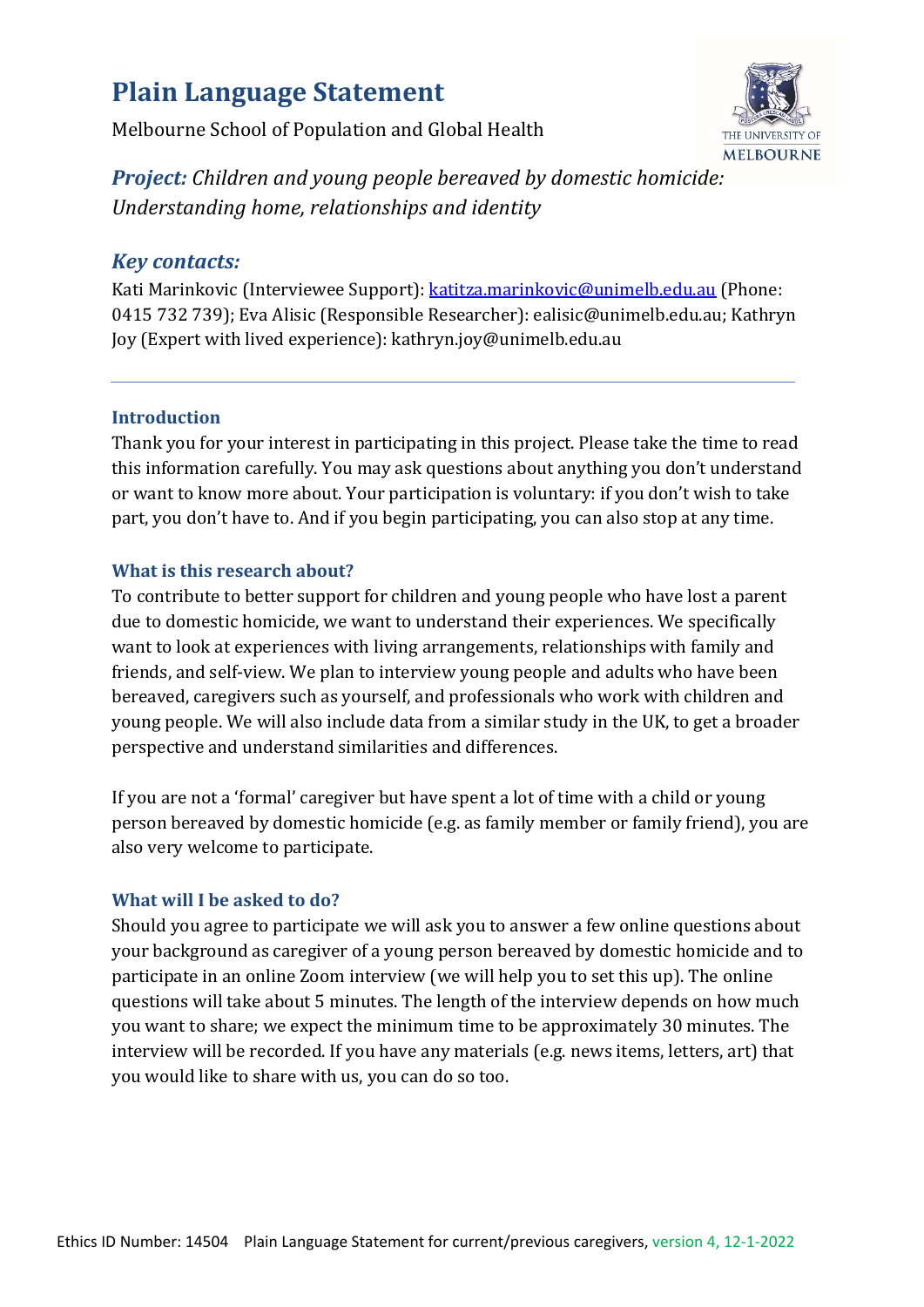#### **What are the possible benefits?**

We hope that this project will lead to better support for young people and families affected by domestic homicide; we will share our findings with policy makers and practitioners for this purpose.

You will receive a \$30 gift card to thank you for your participation in the interview.

After the interview, you can be involved in next steps if you want to: we will collect your ideas about possible next steps during the interview and support a project (this could be an arts project, a media project, setting up a support group, or something else).

#### **What are the possible risks?**

Due to the topic, it is possible that you feel strong emotions during the interview. We will support you if that happens, and you can stop or skip questions at any time. We will give you tips about local mental health care options if you like. We will check-in with you to see how you are after the interview (about 2-3 days and 2 weeks afterwards). If you tell us about anyone being at risk of harm, we will work with you and/or relevant services on a safety plan.

#### **Do I have to take part?**

Not at all. Participation is completely voluntary. You can withdraw at any time before or during the interview. Please note that if you withdraw after the interview, your data may already have been included in the analysis and we cannot 'undo' that.

#### **Will I hear about the results of this project?**

Yes! We are keen to let you know the results. We will share a summary with you via email and you can be involved in sharing and discussing the results if you like (see also 'what are the possible benefits' above).

#### **What will happen to information about me?**

We have several procedures to keep your information safe and confidential, subject to any legal requirements. For example, we won't share your name in our reports (unless you ask us to be named). Because of the frequent media exposure and the unique circumstances of families affected by domestic homicide, there is a possibility that someone recognises your story. If this is a concern to you, we recommend that you do not participate.

For writing out (transcribing) the Zoom interviews, we may make use of the services of Otter.ai, a company that uses automated software rather than human transcribers. Information captured in your interview recording will be subject to Otter.ai's [Terms of](https://blog.otter.ai/terms-of-service/)  [Service](https://blog.otter.ai/terms-of-service/) and [Privacy Policy.](https://otter.ai/privacy) Otter.ai stores and processes information overseas.

We will keep information from the project on the servers of the University, in line with legal requirements, indefinitely. Your information may be used for future projects on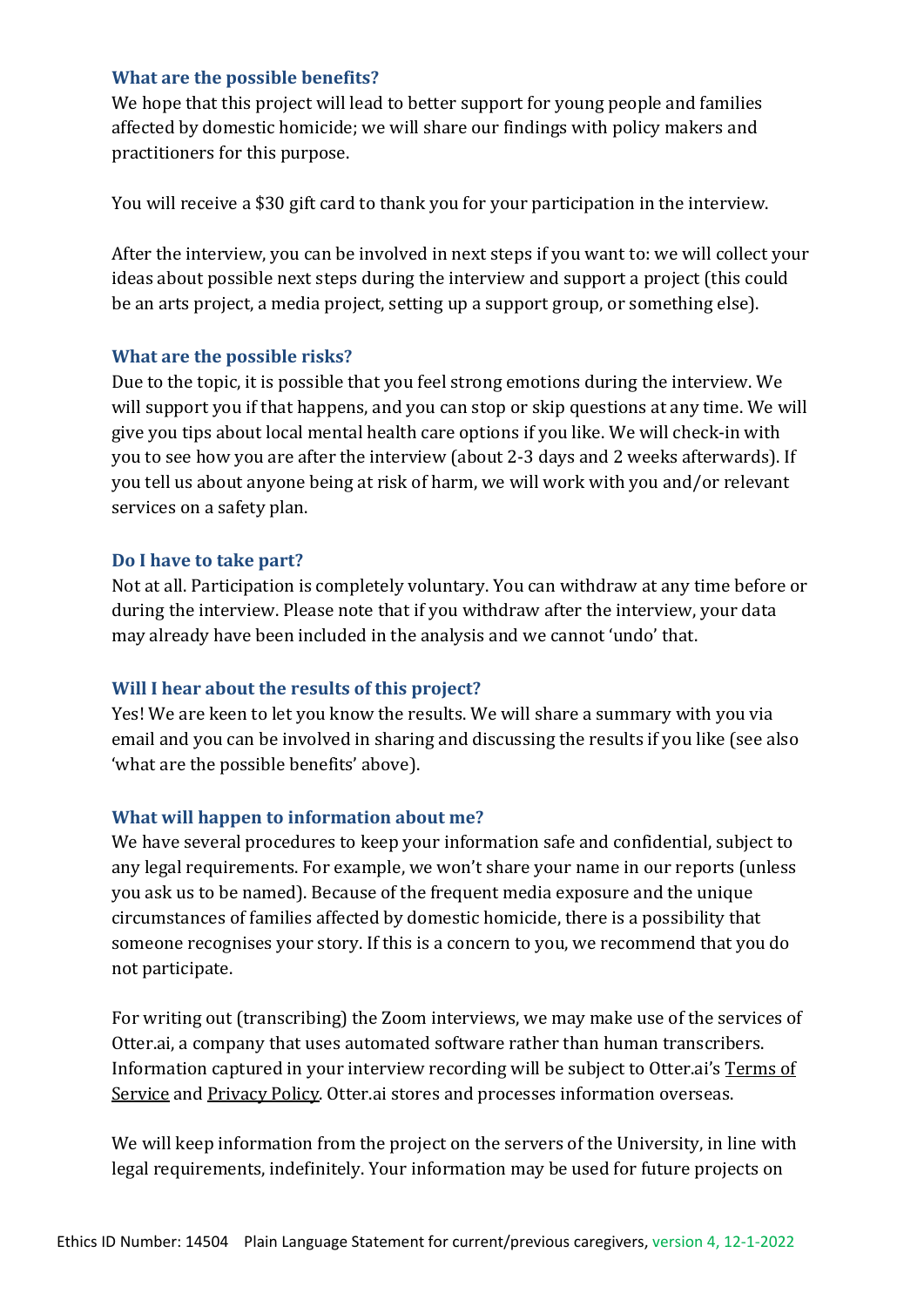domestic violence by members of our team (e.g. further international comparisons of families' experiences after domestic homicide).

#### **Who is funding this project?**

This project is funded by the Australian Research Council (ARC).

## **Where can I get further information?**

If you would like more information about the project, please contact Kati Marinkovic (Interviewee Support) [katitza.marinkovic@unimelb.edu.au](mailto:katitza.marinkovic@unimelb.edu.au) (phone: 0415 732 739); Eva Alisic (Responsible Researcher): ealisic@unimelb.edu.au; and/or Kathryn Joy (Expert with lived experience): kathryn.joy@unimelb.edu.au. Our team also includes Cathy Humphries, Mira Vasileva, John Frederick, Anna Barrett, Vincent Lamberti, Lisa Albert, John Devaney, Oliver Eastwood, Ashwini Sakthiakumaran, Claire Houghton, Hannah Morrice, Zain Kurdi and Rowena Conroy.

### **Who can I contact if I have any concerns about the project?**

This project has human research ethics approval from The University of Melbourne (reference number 14504). If you have any concerns or complaints about the conduct of this research project, which you do not wish to discuss with the research team, you should contact the Research Integrity Administrator, Office of Research Ethics and Integrity, University of Melbourne, VIC 3010. Tel: +61 8344 1376 or Email: [research](mailto:research-integrity@unimelb.edu.au)[integrity@unimelb.edu.au.](mailto:research-integrity@unimelb.edu.au) All complaints will be treated confidentially. In any correspondence please provide the name of the research team and/or the name or ethics ID number of the research project.

## **Where can I get support if I want counselling?**

There are several ways in which you can get one-off or multi-session counselling. These are all independent of this project. We are more than happy to talk about the options for you, also if you decide not to participate in the research.

In general, good places to start for one-off support are Kids Helpline (for children and young people up to 25 years and their carers: [https://kidshelpline.com.au](https://kidshelpline.com.au/) or phone 1800 55 1800), Life Line [\(https://www.lifeline.org.au](https://www.lifeline.org.au/) or phone 13 11 14) and Beyond Blue [\(https://www.beyondblue.org.au](https://www.beyondblue.org.au/) or phone 1300 22 4636). These services are all free of charge.

For multi-session support, your general practitioner (GP) can provide you with a mental health treatment plan to get a Medicare rebate and refer you to a mental health professional in your area. You can also search for these yourself via **Find [a Psychologist](https://www.psychology.org.au/Find-a-Psychologist)** and Find a Social [Worker](https://www.aasw.asn.au/find-a-social-worker/search/) (you can insert key words to search for specialisations). If you are in contact with your local Victim Support organisation; they will be aware of local options for you too.